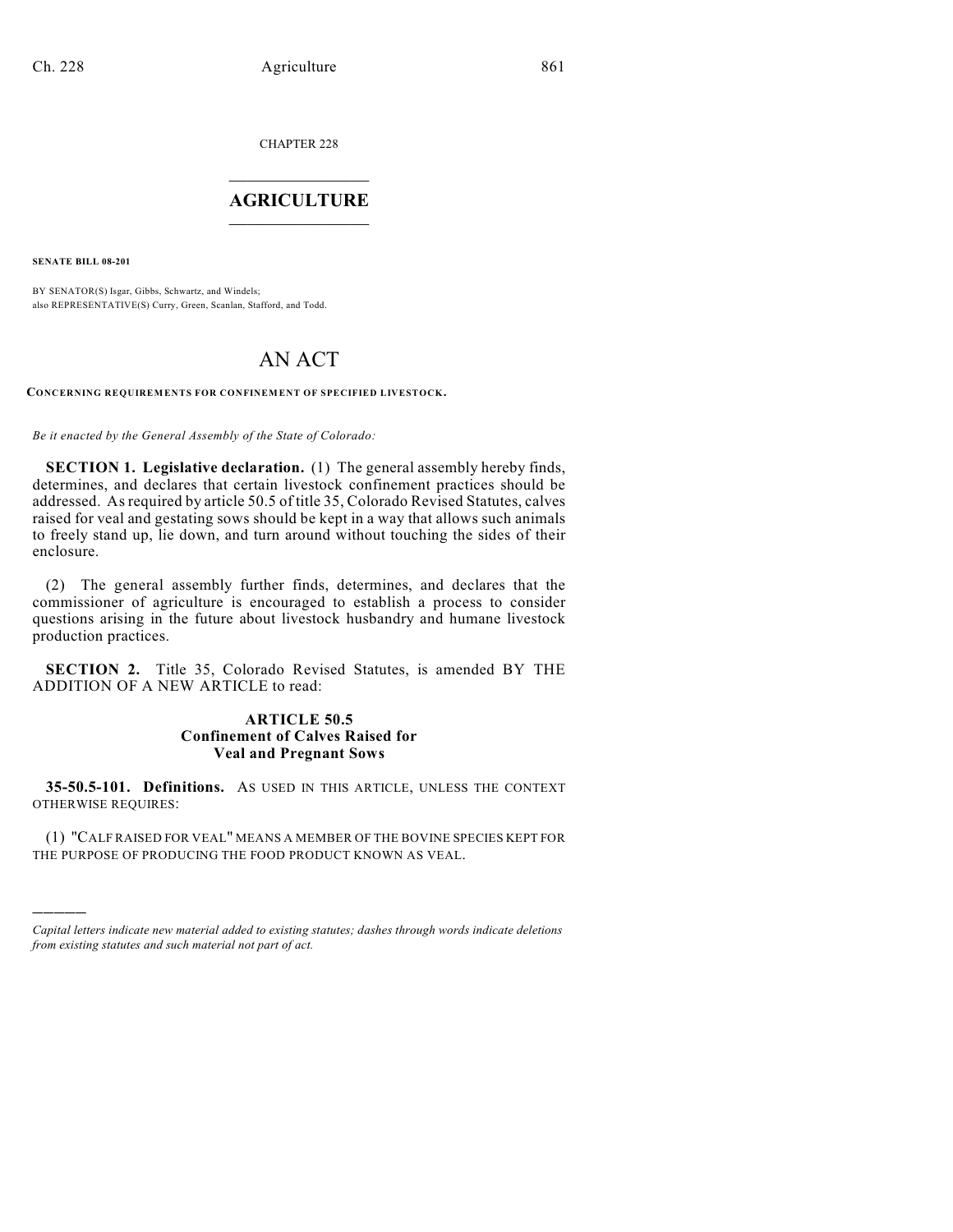(2) "FARROWING" MEANS THE PROCESS OF A GESTATING SOW GIVING BIRTH TO OFFSPRING.

(3) "FARROWING UNIT" MEANS A STRUCTURE IN WHICH A SINGLE GESTATING SOW IS KEPT IMMEDIATELY PRIOR TO AND DURING FARROWING FOR THE PURPOSES OF PROVIDING CARE TO THE SOW AND THE SOW'S OFFSPRING.

(4) "GESTATING SOW" MEANS A CONFIRMED PREGNANT MEMBER OF THE PORCINE SPECIES.

(5) "PERSON" SHALL HAVE THE MEANING SET FORTH IN SECTION 2-4-401, C.R.S.

**35-50.5-102. Confinement of calves raised for veal and pregnant sows exceptions - penalty.** (1) NO PERSON SHALL CONFINE A CALF RAISED FOR VEAL OR GESTATING SOW IN ANY MANNER OTHER THAN THE FOLLOWING:

(a) A CALF RAISED FOR VEAL SHALL BE KEPT IN A MANNER THAT ALLOWS THE CALF TO STAND UP, LIE DOWN, AND TURN AROUND WITHOUT TOUCHING THE SIDES OF ITS ENCLOSURE.

(b) A GESTATING SOW SHALL BE KEPT IN A MANNER THAT ALLOWS THE SOW TO STAND UP, LIE DOWN, AND TURN AROUND WITHOUT TOUCHING THE SIDES OF ITS ENCLOSURE UNTIL NO EARLIER THAN TWELVE DAYS PRIOR TO THE EXPECTED DATE OF FARROWING. AT THAT TIME, A GESTATING SOW MAY BE KEPT IN A FARROWING UNIT.

(2) THIS SECTION SHALL NOT APPLY DURING THE FOLLOWING:

(a) PERIODS OF SCIENTIFIC OR AGRICULTURAL RESEARCH;

(b) EXAMINATION, TESTING, OR INDIVIDUAL VETERINARY TREATMENT;

(c) TRANSPORTATION;

(d) EXHIBITIONS AT RODEOS, FAIRS, OR YOUTH PROGRAMS; OR

(e) SLAUGHTER PURSUANT TO ARTICLE 33 OF THIS TITLE AND RULES ADOPTED PURSUANT TO ARTICLE 33 OF THIS TITLE.

(3) A PERSON WHO VIOLATES ANY PROVISION OF THIS SECTION COMMITS A CLASS 2 MISDEMEANOR AND SHALL BE PUNISHED AS PROVIDED IN SECTION 18-1.3-501, C.R.S.

**35-50.5-103. Applicability.** (1) THIS ARTICLE SHALL APPLY TO:

(a) CALVES RAISED FOR VEAL, ON AND AFTER JANUARY 1, 2012; AND

(b) GESTATING SOWS, ON AND AFTER JANUARY 1, 2018.